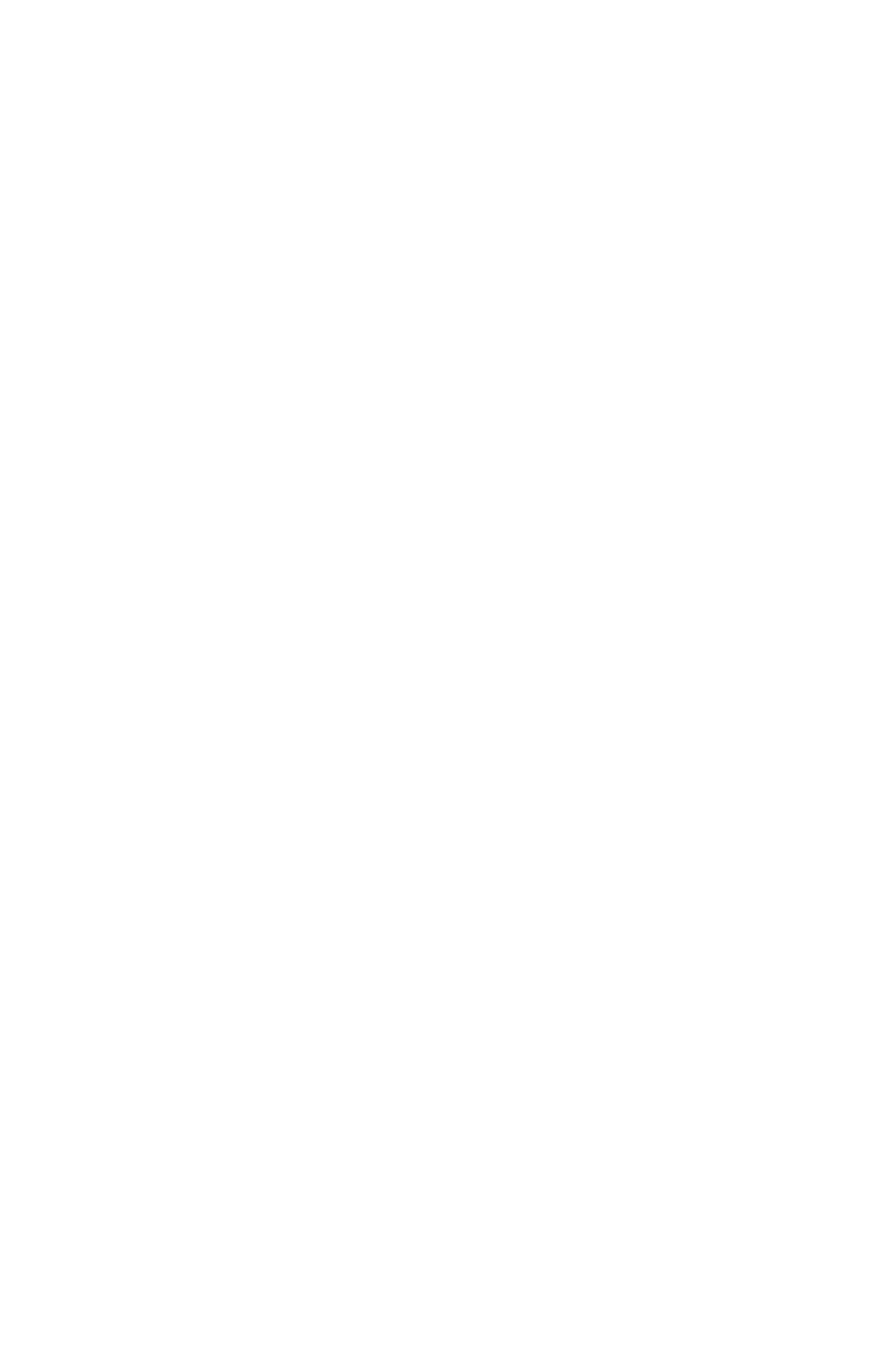J. Ernesto Molina

# New Techniques for Thoracic Outlet Syndromes

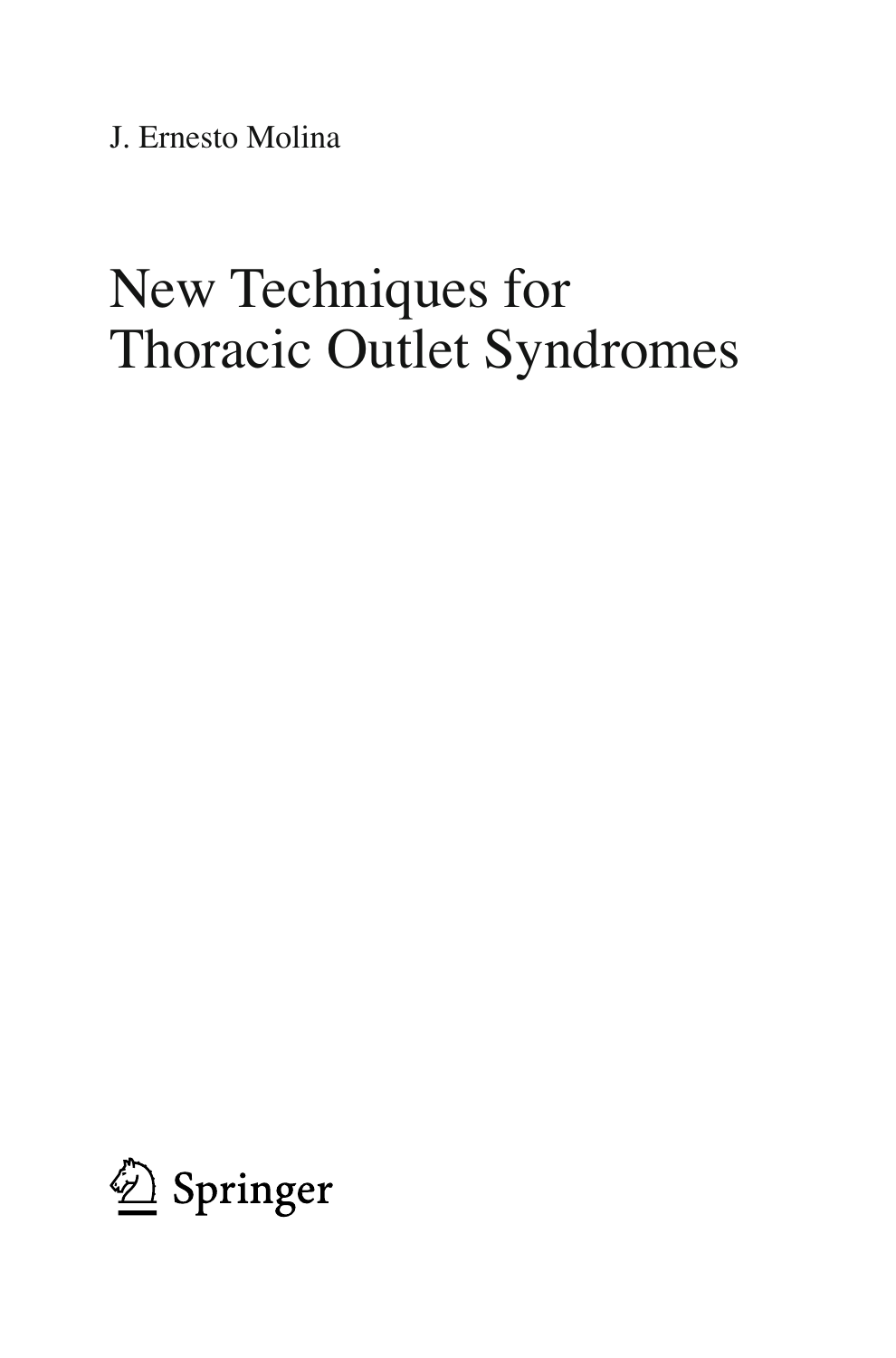J. Ernesto Molina, MD, PhD Division of Cardiothoracic Surgery University of Minnesota Minneapolis, MN, USA

 ISBN 978-1-4614-5470-0 ISBN 978-1-4614-5471-7 (eBook) DOI 10.1007/978-1-4614-5471-7 Springer New York Heidelberg Dordrecht London

Library of Congress Control Number: 2012950462

#### © Springer Science+Business Media New York 2013

 This work is subject to copyright. All rights are reserved by the Publisher, whether the whole or part of the material is concerned, specifically the rights of translation, reprinting, reuse of illustrations, recitation, broadcasting, reproduction on microfilms or in any other physical way, and transmission or information storage and retrieval, electronic adaptation, computer software, or by similar or dissimilar methodology now known or hereafter developed. Exempted from this legal reservation are brief excerpts in connection with reviews or scholarly analysis or material supplied specifically for the purpose of being entered and executed on a computer system, for exclusive use by the purchaser of the work. Duplication of this publication or parts thereof is permitted only under the provisions of the Copyright Law of the Publisher's location, in its current version, and permission for use must always be obtained from Springer. Permissions for use may be obtained through RightsLink at the Copyright Clearance Center. Violations are liable to prosecution under the respective Copyright Law.

 The use of general descriptive names, registered names, trademarks, service marks, etc. in this publication does not imply, even in the absence of a specific statement, that such names are exempt from the relevant protective laws and regulations and therefore free for general use.

 While the advice and information in this book are believed to be true and accurate at the date of publication, neither the authors nor the editors nor the publisher can accept any legal responsibility for any errors or omissions that may be made. The publisher makes no warranty, express or implied, with respect to the material contained herein.

Printed on acid-free paper

Springer is part of Springer Science+Business Media (www.springer.com)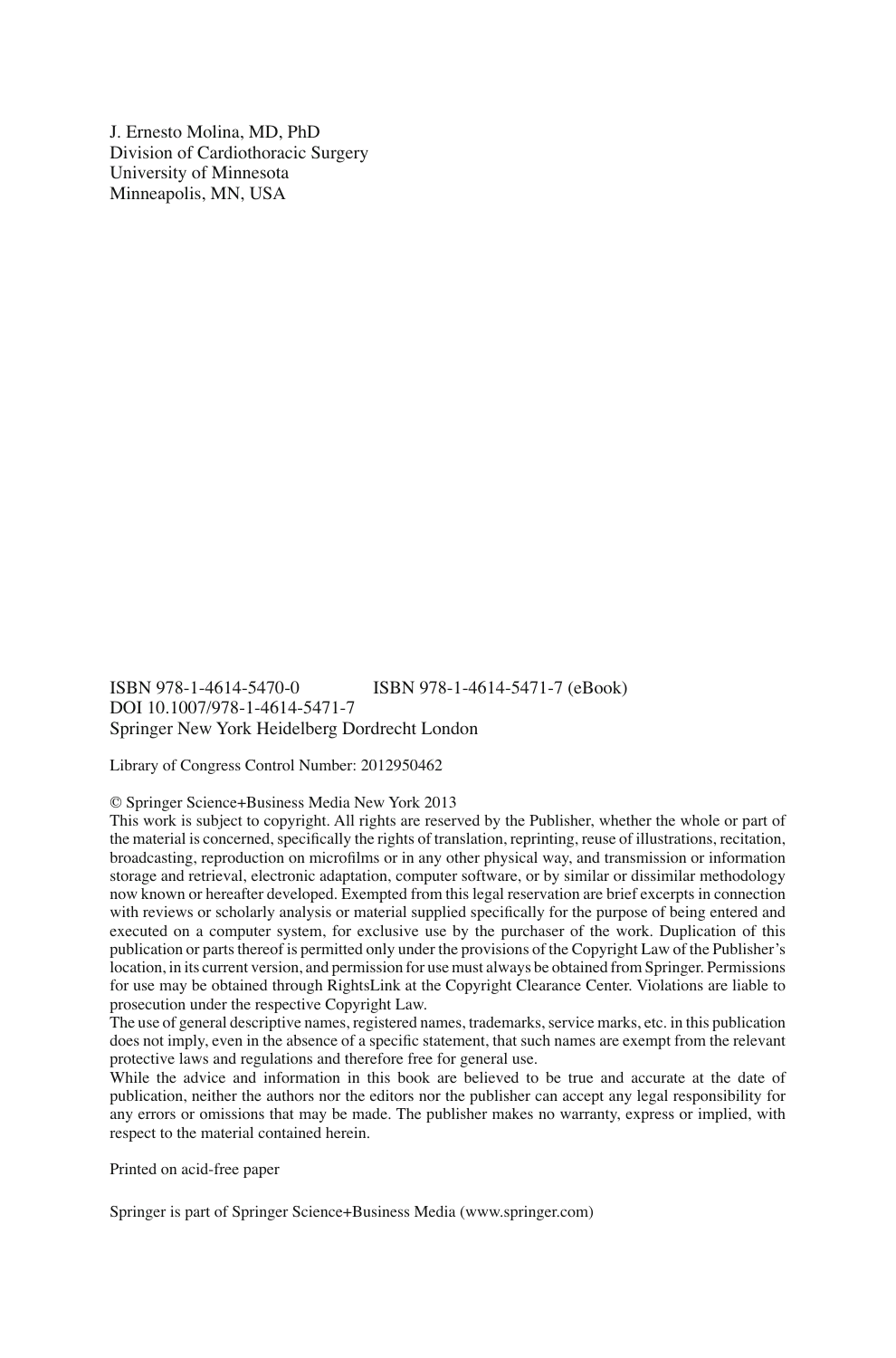*[Wir] dürfen uns nicht mit unseren Leistungen brüsten und sie als ein Ende ansehen. Eine neue Zeit wird kommen mit neuen Lehren und neuen Ideen. Sorgen wir dass wir aufnahmebereit sind und ihr Verständnis entgegenbringen.* 

 *[We may not boast with our accomplishments seeing them as a final end point. New times will come with new advances and new ideas. We should concern ourselves to be ready and to spread that knowledge.]* 

> *Ferdinand Sauerbruch "Das war mein Leben" Kindler Verlag Publ. München 1951*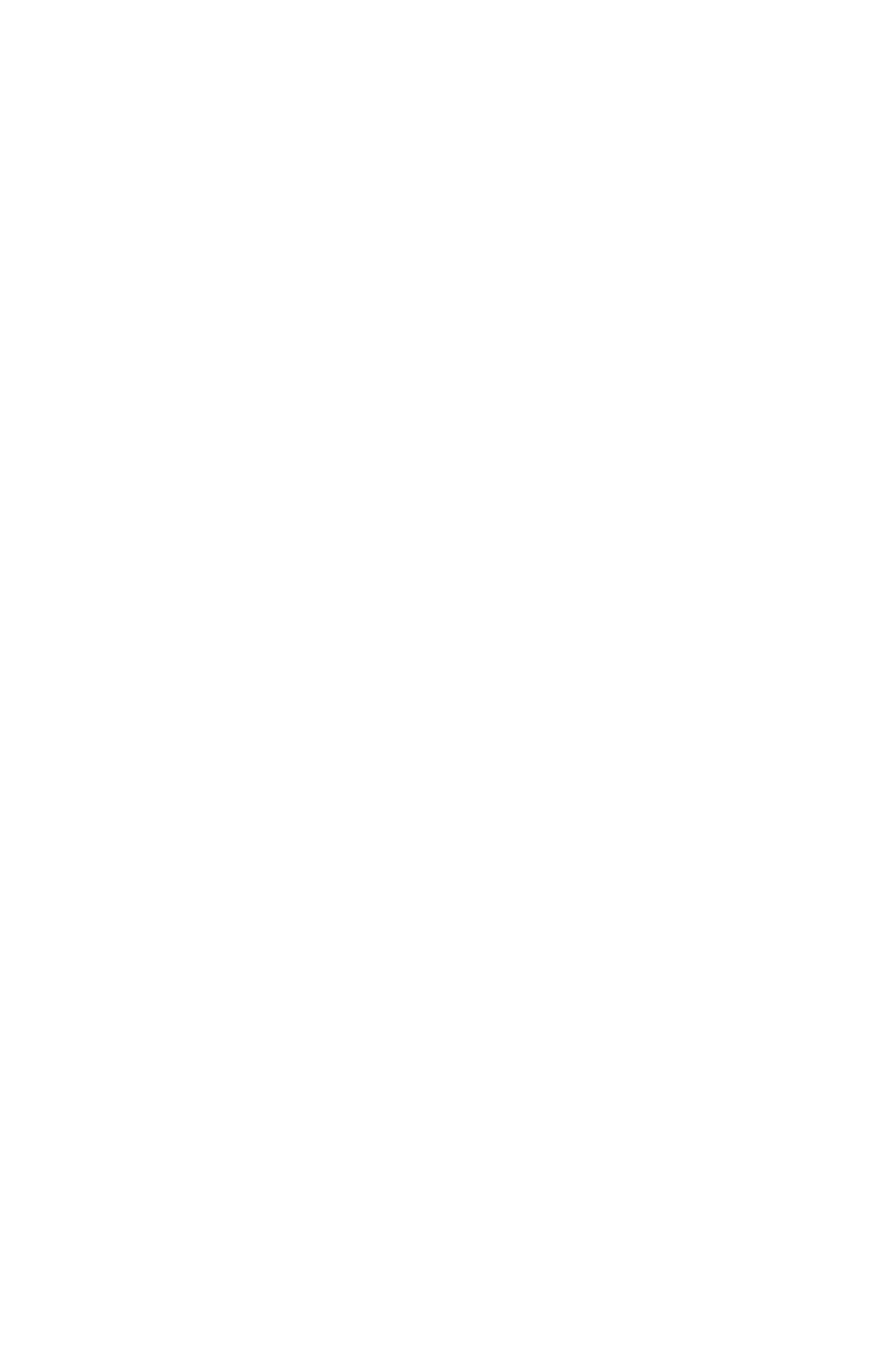*With gratitude and devotion to God our Lord Who granted me the time to be of service to these patients suffering from Thoracic Outlet Syndrome who trusted the work of my hands. To the inspiration and celestial light of the Holy Virgin Mary. To my devoted wife Carmen Aida loyal companion throughout my entire life. To the nurses who rendered their unsel fi sh service to each and every patient entrusted to their care.*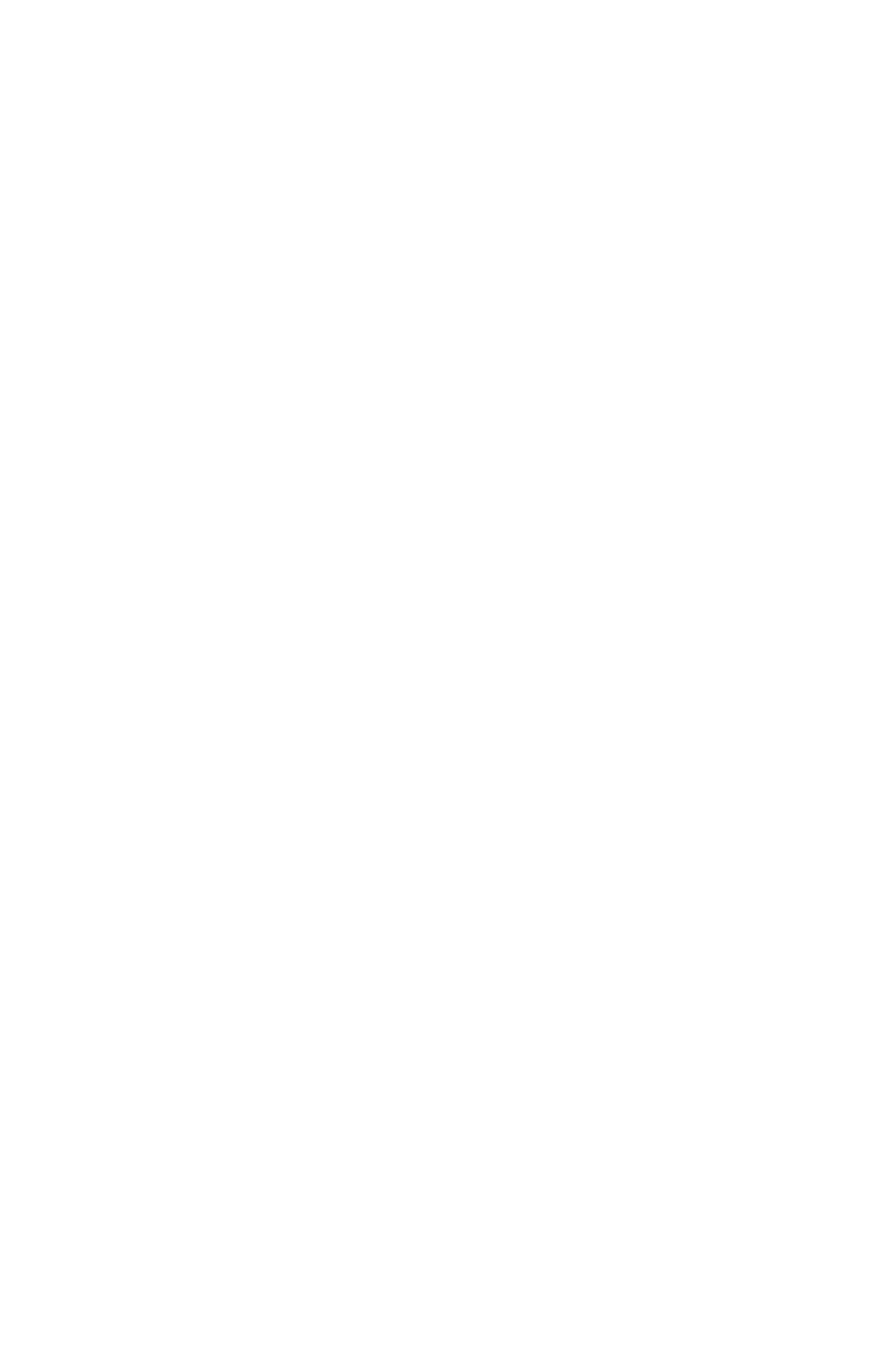# **Preface**

 Thoracic outlet syndromes being neurogenic-arterial, venous, or caused by the presence of a cervical rib or other anomalies affect mostly young people comprising from teenagers to middle-aged people, most of them in their productive years and fully active physically, either at work or in sports. Throughout the years, many approaches and treatments have been proposed to deal with this problem. However, most of the information regarding thoracic outlet is found only as journal articles or short chapters included in regular surgery textbooks. Currently a textbook dedicated to thoracic outlet syndromes to help physicians involved in caring for these patients does not exist. This book presents in a comprehensive format, the newest state of the art where the physicians encountering this entity can refer to in consultation to properly treat these patients using the resources that modern medicine offers. This is more relevantly shown in the chapter dedicated to the venous thoracic outlet syndrome in which the interventional radiologist and the surgeon together are the combination team that will provide 100 % cure for that problem. The book offers the newer surgical approaches that have been developed during the past 25 years. Some of the techniques described in the section dedicated to the neurogenic syndrome are modification of operations that were proposed previously but were not fully effective and left many patients suffering with permanent disability. A compendium of the proper management of these patients that cannot be found in isolated reports of literature is presented offering the most acceptable and effective methods to handle thoracic outlet syndromes.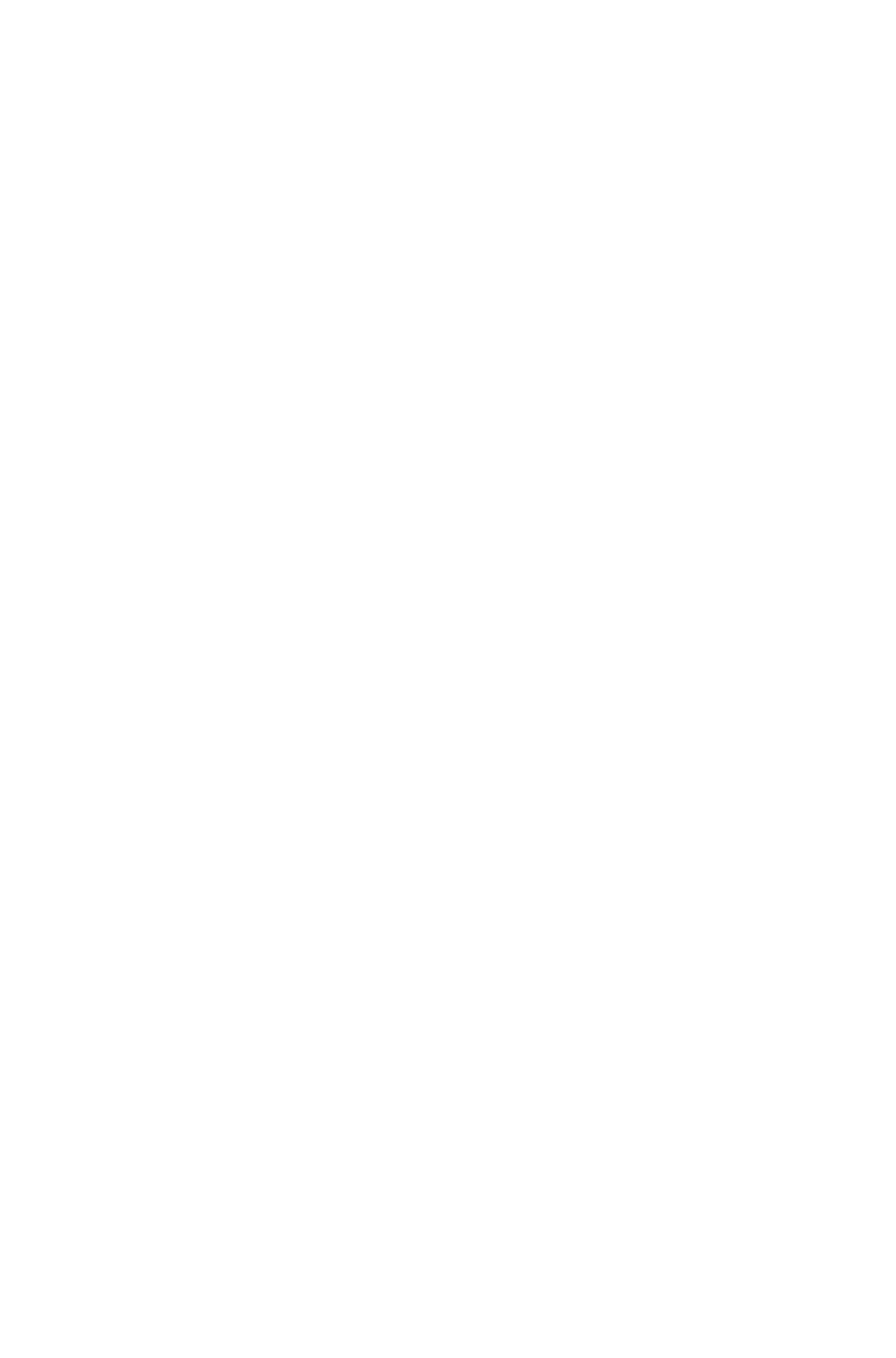# **Acknowledgments**

### **Editing**

 For the editing of this book, I am indebted to my good friend from our years of training in Minnesota, brilliant colleague, and outstanding academician Dr. Wallace P. Ritchie Jr., MD, PhD, who made possible the organization and orientation of, and gave proper direction to, all this material. His stellar career includes graduating from Johns Hopkins University Medical School and post graduate education at the University of Minnesota. He is a former Professor of Surgery at the University of Virginia, Professor of Surgery and Chairman of the Department of Surgery of Temple University School of Medicine, Executive Director/Secretary Treasurer of the American Board of Surgery, Chief of Gastrointestinal Surgery at Walter Reed Army Institute of Research, invited speaker and lecturer at many institutions and meetings, and author of over 300 publications and presentations.

His outstanding guidance and judgment made this book possible.

### **Interventional Radiology**

 The work on the venous thoracic outlet syndrome (Paget–Schroetter) would not have been possible without the total support from the Interventional Radiology Division under the leadership of David W. Hunter, MD and Charles W. Dietz, MD, who provided complete commitment and cooperation, which continues to the present day, in implementing the two-team approach, i.e., Radiology–Surgery, which achieved the present outstanding results treating this disease.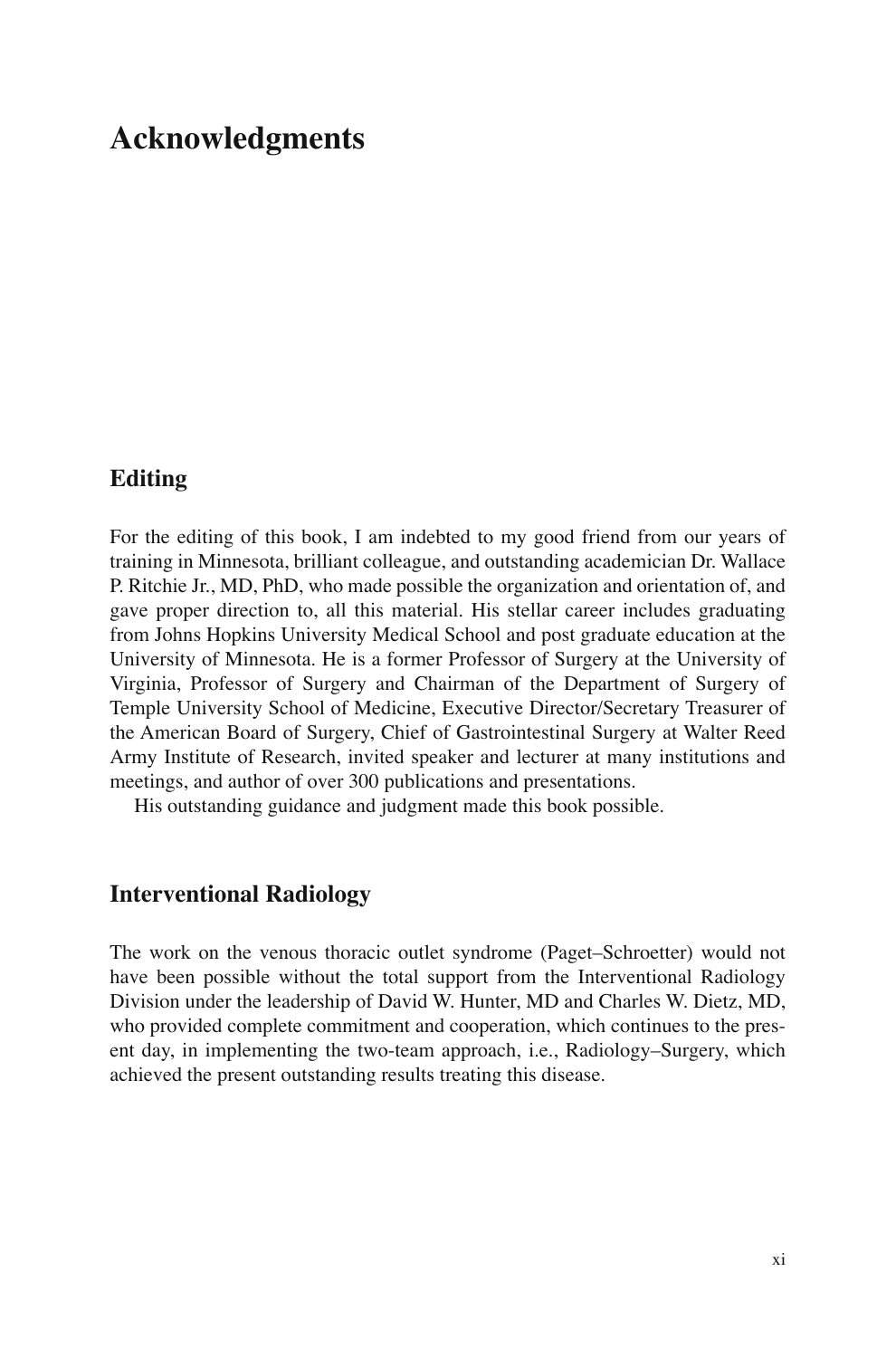### **Secretarial Staff**

 The secretarial transcription work is appreciably acknowledged and consists of Mr. Richard A. Castillo, Executive Office and Administrative Specialist, and Mrs. Debra Gutzman, who dedicated long hours to this endeavor.

 To the Copyright Clearance Center service and the publishers who granted permission for reproduction of some of the illustrations that previously appeared in the following surgical journals:

- *Annals of Thoracic Surgery*
- *Journal of Vascular Surgery*
- *Seminars in Vascular Surgery*
- *International Journal of Angiology*
- *Journal of the American College of Surgeons*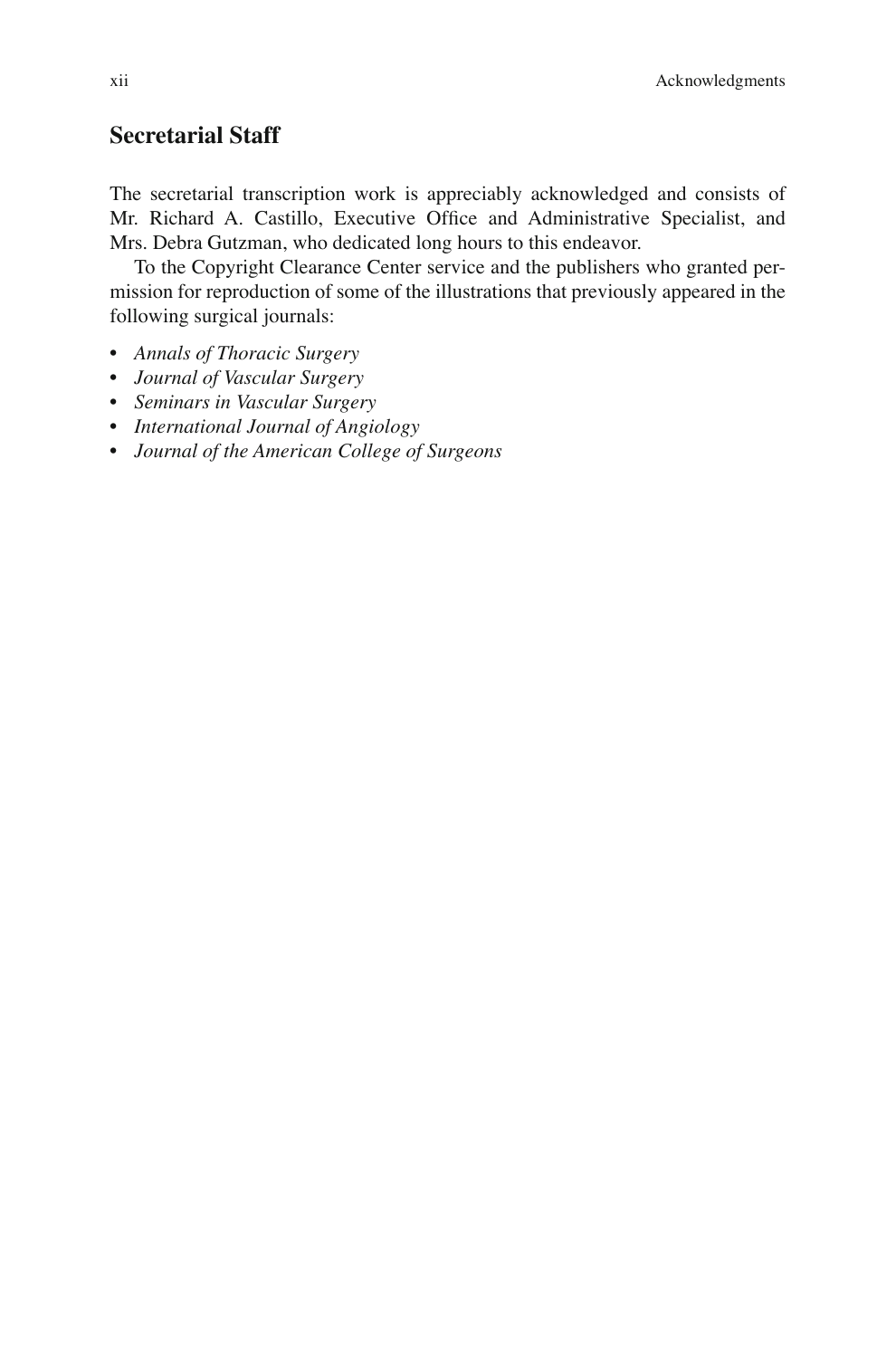# **Contents**

### Part I Neurogenic-Arterial Thoracic Outlet Syndrome

| 1                       | <b>Symptoms of Neurogenic-Arterial Thoracic</b> |                |
|-------------------------|-------------------------------------------------|----------------|
|                         |                                                 | 3              |
|                         |                                                 | $\overline{7}$ |
| $\mathbf{2}$            |                                                 | 9              |
|                         |                                                 | 9              |
|                         |                                                 | 9              |
|                         |                                                 | 10             |
|                         |                                                 | 10             |
|                         |                                                 | 11             |
| 3                       |                                                 | 13             |
|                         |                                                 | 13             |
|                         |                                                 | 13             |
|                         |                                                 | 14             |
| $\overline{\mathbf{4}}$ |                                                 | 15             |
|                         |                                                 | 15             |
|                         |                                                 | 17             |
| 5                       |                                                 | 19             |
|                         |                                                 | 20             |
| 6                       |                                                 | 21             |
|                         |                                                 | 22             |
| 7                       | The Paraclavicular Approach to Address          |                |
|                         |                                                 | 23             |
|                         |                                                 |                |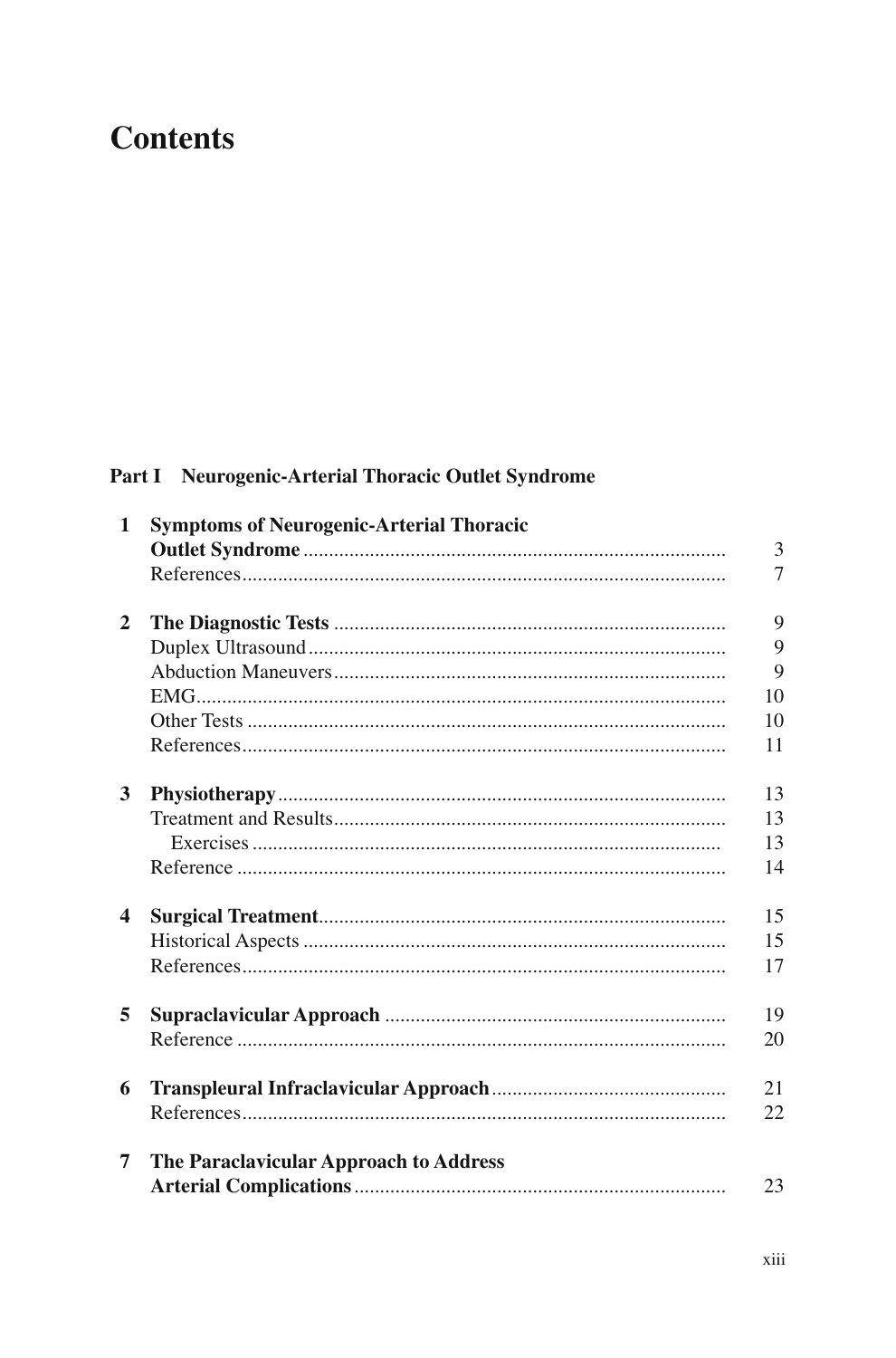| 8  | The Transaxillary Alone Approach                                     | 25 |
|----|----------------------------------------------------------------------|----|
|    | Complications Doing the Transaxillary Approach                       | 27 |
|    |                                                                      | 29 |
|    |                                                                      |    |
| 9  |                                                                      | 31 |
|    |                                                                      | 32 |
| 10 |                                                                      | 33 |
|    |                                                                      | 34 |
|    |                                                                      | 40 |
| 11 | Reoperations for Recurrence of Neurogenic Symptoms                   | 41 |
|    |                                                                      | 42 |
|    |                                                                      |    |
|    | <b>Venous Thoracic Outlet Syndrome (Paget-Schroetter)</b><br>Part II |    |
| 12 |                                                                      | 45 |
|    |                                                                      | 46 |
| 13 |                                                                      | 47 |
|    |                                                                      | 49 |
| 14 |                                                                      | 51 |
|    |                                                                      | 51 |
| 15 |                                                                      | 53 |
|    |                                                                      | 53 |
|    |                                                                      | 53 |
|    |                                                                      | 54 |
|    |                                                                      | 57 |
| 16 | The New Treatment Approach to Subclavian Vein Thrombosis             | 59 |
|    |                                                                      |    |
| 17 |                                                                      | 61 |
|    |                                                                      | 62 |
| 18 |                                                                      | 65 |
|    |                                                                      | 67 |
| 19 |                                                                      | 69 |

|  | 69 |
|--|----|
|  | 69 |
|  | 79 |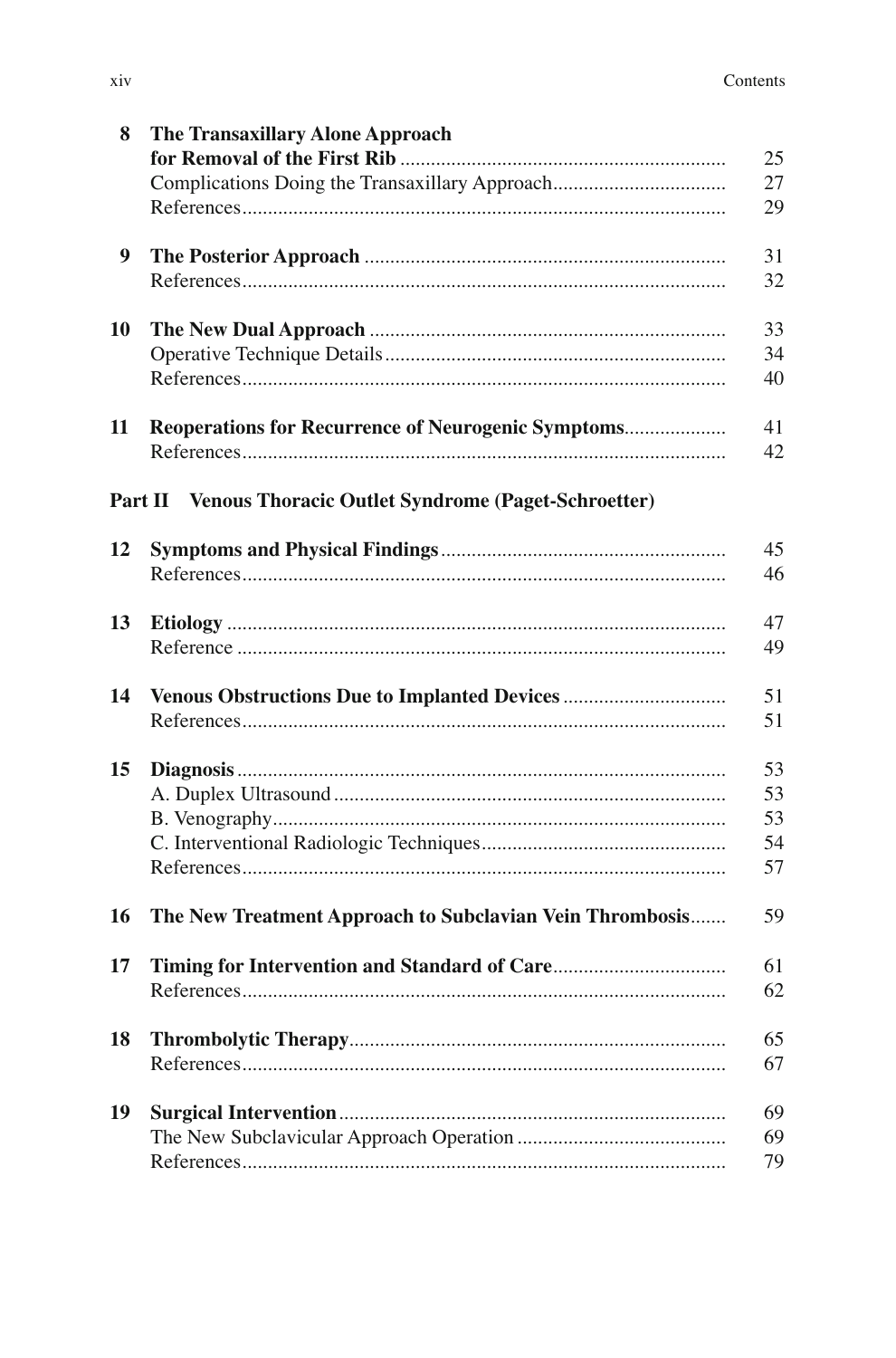| 20 |                                                          | 81<br>89 |
|----|----------------------------------------------------------|----------|
| 21 |                                                          | 91       |
|    |                                                          | 92       |
| 22 |                                                          | 93       |
|    |                                                          | 95       |
| 23 | <b>Reoperations After Failed Transaxillary First Rib</b> |          |
|    |                                                          | 97       |
|    |                                                          | 101      |
| 24 |                                                          | 103      |
|    |                                                          | 106      |
| 25 | Postoperative Care: Anticoagulants, Pain Control,        |          |
|    |                                                          | 107      |
|    |                                                          | 107      |
|    |                                                          | 108      |
|    |                                                          | 108      |
|    |                                                          | 109      |
|    | Part III The Cervical Rib                                |          |
| 26 |                                                          | 113      |
|    |                                                          | 116      |
| 27 |                                                          | 117      |
|    |                                                          | 121      |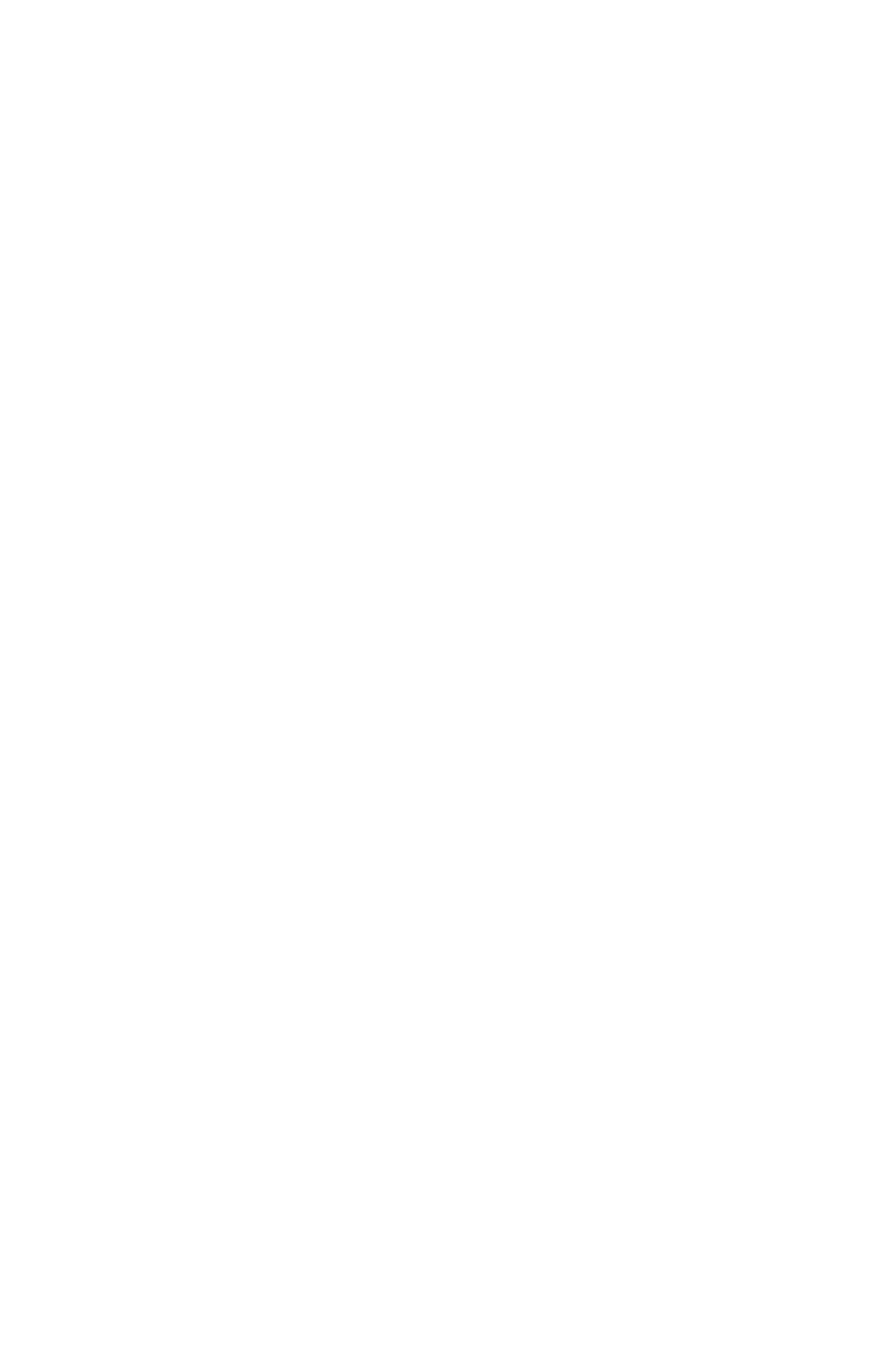# **Definition of the Entities**

 The historical aspects of the diagnosis and treatment of thoracic outlet syndromes are important for several reasons: first, they tell us how we arrived at our current level of expertise in this regard and identify the pioneers who preceded us in this effort; secondly, the information serves as a platform from which to lead us to find the proper sources and to develop new and better methods to treat these syndromes more effectively.

 Three separate entities comprise the "family" called the thoracic outlet syndromes. The first is called the neurogenic-arterial thoracic outlet syndrome, which is a separate entity with different etiology and different treatment from the second condition, the venous thoracic outlet syndrome. The third, less frequently seen than the other two, is related to congenital anomalies resulting in neurogenic and arterial symptoms related to the presence of cervical ribs or to fusion of the first and second ribs. Although all three are called thoracic outlet syndromes, the term "outlet" applies only to the first and the third. The brachial plexus, which is the affected structure in the neurogenic thoracic outlet syndrome, originates in the cervical spine and from there it runs over the rib cage to reach the arm; it provides branches for not only the arm but also the chest wall muscles. However, the nerves do not come from the chest to the outside as the name outlet would signify. The only structure that exits the chest cavity and reaches the arm is the subclavian artery. In contrast, the venous thoracic outlet syndrome is actually a problem of the "inlet" to the chest where the subclavian vein enters the mediastinum running over the first rib. These entities are very different (these historical aspects will be described separately in the individual sections of this book). Failure to recognize this fact has resulted in many reports which intermix the results treating neurogenic compression with results obtained treating venous compression occurring at the upper aperture of the chest cavity. I have made an attempt to separate these entities in order to give the reader a more precise appreciation of what we call the neurogenic thoracic outlet syndrome and the clinical picture of venous compression (usually related to a Paget–Schroetter syndrome or effort thrombosis of the subclavian vein). The treatment of this last has expanded significantly to include other aspects of subclavian vein obstruction which are mostly iatrogenic entities resulting from implantation of central venous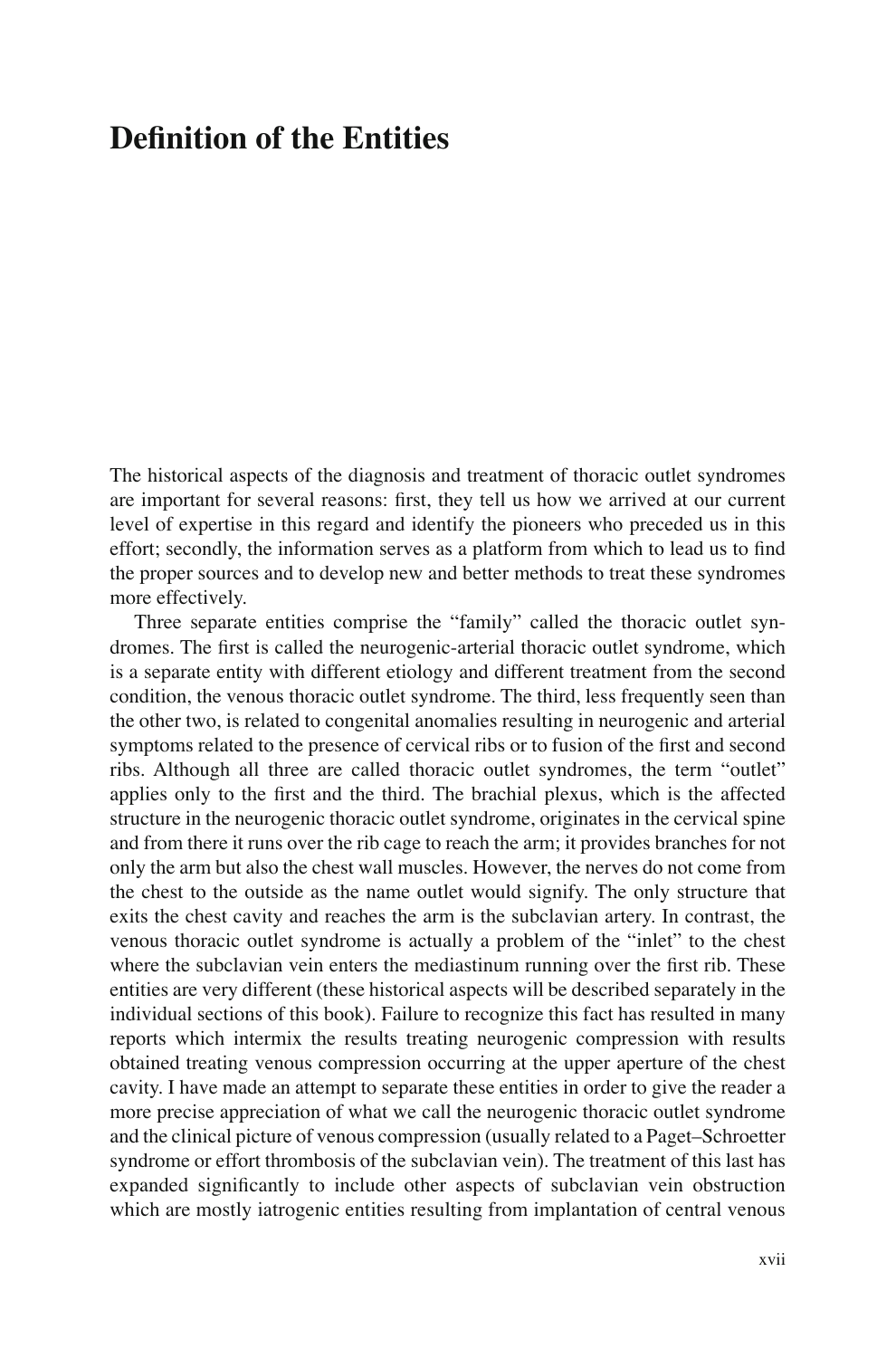catheters and transvenous devices to treat cardiac arrhythmias (e.g., pacemaker and defibrillator leads). Implants of dialysis catheters and other type of lines used for administration of antibiotics or chemotherapeutic agents for prolonged periods of time have also introduced cases of venous obstructions, which, sadly, are difficult to treat with fewer experienced physicians able to solve them. A major purpose of this book is to help guide new surgeons to the appropriate treatment of these new complex problems. In particular, I wish to make them aware of procedures which have been found ineffective in the past.

 The principal point is this: basically, two general types of acquired thoracic outlet syndromes exist, each of which requires a different therapeutic approach. The widespread lack of appreciation of the distinction between these entities is derived from the fact that much of the published literature consists of series of cases in which both types have been admixed. The end-result: patients run the risk of undergoing an inappropriate operative procedure.

 As a rough guide, expanded upon below, a patient presenting in a non-emergent setting complaining of weakness and parasthesias of the arm and fingers is different from the patient who shows up in the emergency room with a severely swollen arm in pain due to obstruction of the venous return circulation. In the first case the most likely diagnosis is a neurogenic thoracic outlet syndrome. Because of the considerations outlined in the anatomy section, these neurogenic symptoms are often combined with compromised arterial circulation to the arm. This presentation should be called a neurogenic-arterial thoracic outlet syndrome. A second type of presentation of a patient with an acutely swollen and painful arm due to obstruction of the venous return from the arm represents a venous thoracic outlet syndrome, which most of the time does not cause either neurogenic symptoms or evidence of compromised arterial circulation. This is therefore a venous thoracic outlet syndrome, commonly referred to as effort thrombosis of the subclavian vein, or as noted, Paget–Schroetter syndrome (named after the two physicians who described this clinical picture in the nineteenth century).

 In summary, the conditions addressed in this book are presented in the following order:

- 1. Neurogenic-arterial thoracic outlet syndrome.
- 2. Paget–Schroetter syndrome or venous thoracic outlet syndrome.
	- (a) Acute stage.
	- (b) Chronic state.
- 3. Cervical rib.
- 4. Venous obstructions due to implanted devices.
- 5. Other congenital anomalies.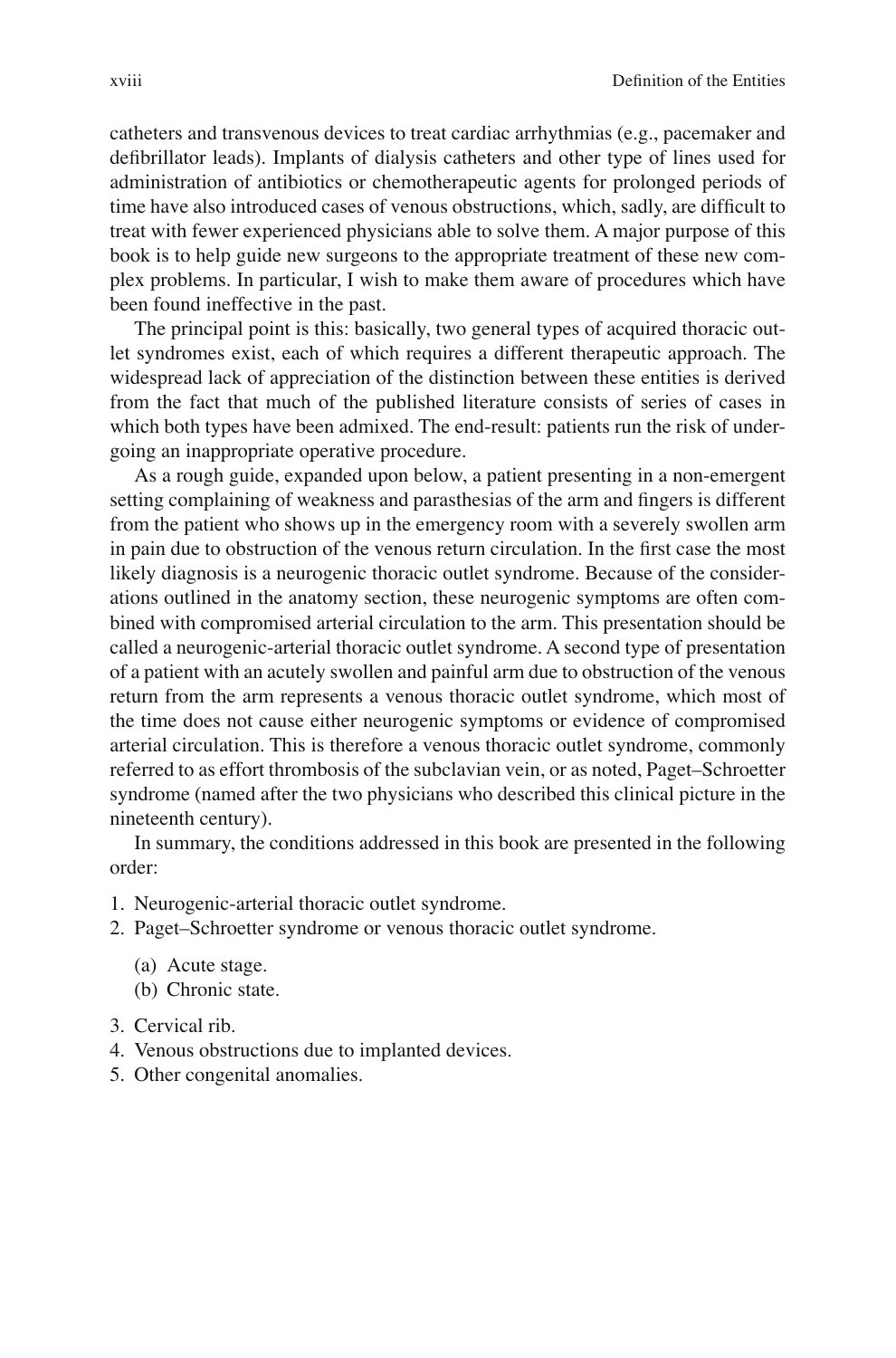## **Anatomy and Classification**

 For most surgeons the term thoracic outlet refers anatomically to the upper aperture of the chest cavity. It should be noted, however, that some anatomy books, even recent ones, refer to the upper aperture as "inlet" and name as the "outlet" the base of the chest, the greater aperture of the rib cage in its lower portion i.e., the diaphragmatic circular space [1, 2]. Following the most common clinical interpretation, we will in this textbook identify as the thoracic outlet the upper aperture of the chest in order to avoid any confusion in terminology. This upper opening is basically delineated by the course of the first rib which originates at the first thoracic vertebral body, encircles the opening, and inserts anteriorly in the sternum below the sternoclavicular joint. The space is outlined medially by the structures located centrally, namely the trachea, esophagus, and the thoracic vertebral body. In this confined hemicircular space only one structure actually leaves the chest cavity, the subclavian artery, which then pursues its course over the first rib to reach the arm. The brachial plexus originates from the cervical spine and then follows a descending course over the first rib. Two important structures actually enter the chest in the anterior portion of this space, the subclavian vein and the thoracic duct  $(Fig. 1)$  $(Fig. 1)$  $(Fig. 1)$ . The clavicle, which occupies a position above the level of the first rib, comes down in an acute angle to insert in the sternum and contributes only partially to form the thoracic outlet.

The components of the thoracic outlet named from front to back are (Fig. [2](#page-19-0)): First at the level of the insertion of the first rib into the sternum, a strong ligament arising from the clavicle called the costoclavicular ligament. Immediately next and in front of it is the subclavius tendon, which inserts on to the inferior aspect of the clavicle and forms a strong tendon positioned in front of the costoclavicular ligament. Together these two ligaments form a very firm and sharp ridge, which together with the first rib at the bottom form an acutely angled space through which the subclavian vein runs into the chest cavity. Immediately behind the subclavian vein, the anterior scalene muscle tendon also inserts on top of the first rib, thus completing the tunnel through which the vein travels to reach the mediastinum in the thoracic cavity. This tunnel has very definite borders therefore, all of which are very strong but which cause no problems in normal individuals (e.g., obstruction to flow in the subclavian vein). The study reported by Matsumura [3] shows the dynamics of the arm movements (observed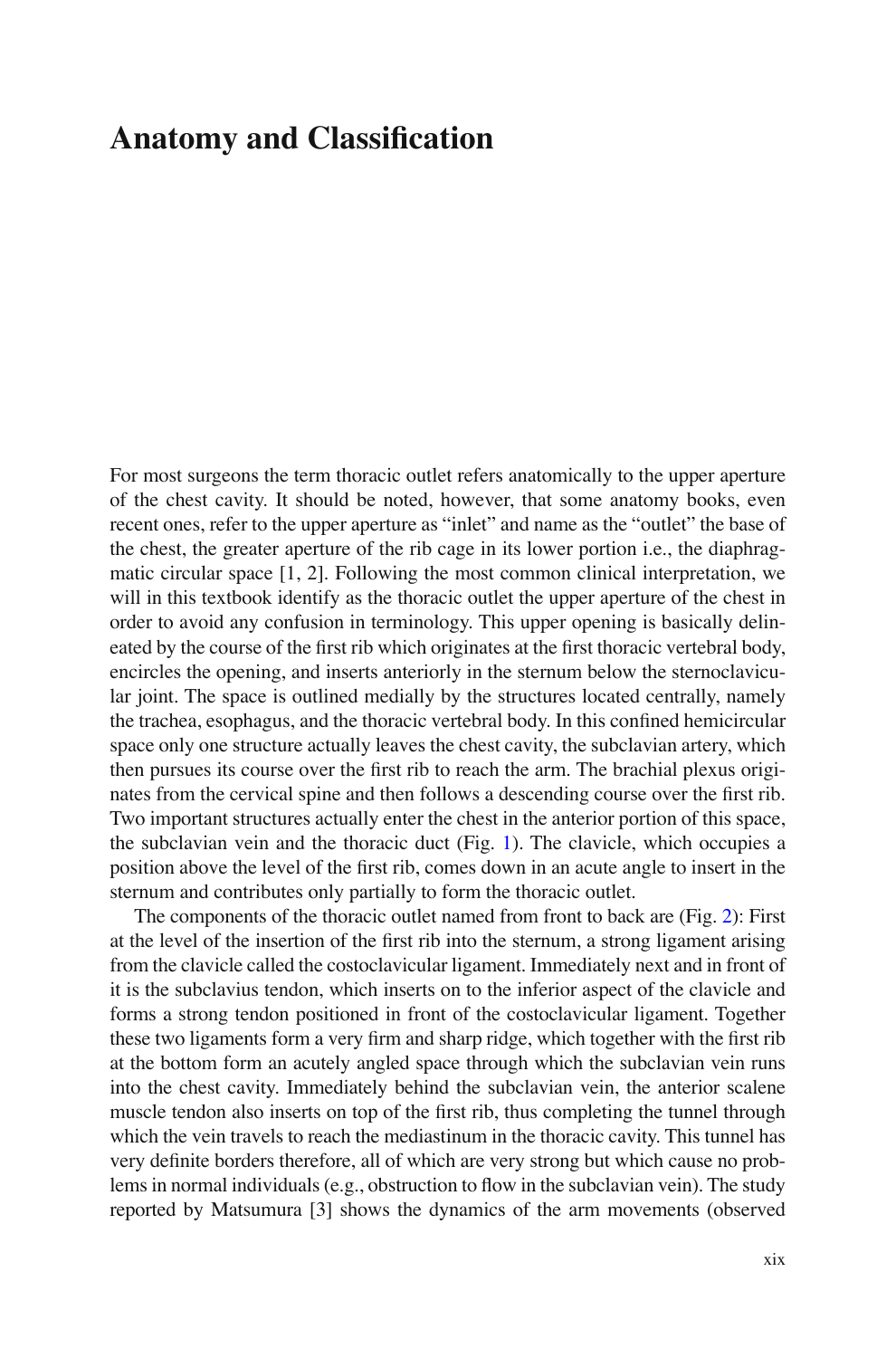<span id="page-19-0"></span>

 **Fig. 1** Normal anatomy of the thoracic outlet on the right side. *Cl* clavicle, *Sclmus* subclavius muscle, *mid* middle scalene muscle, *ant* anterior scalene muscle. 1 = first rib, 2 = second rib, *a* = subclavian artery, *v* = subclavian vein



### SURGICAL ANATOMY OF THE FIRST RIB

**Fig. 2** Superior view of the first rib showing (*arrows*) the level at which the first rib should be divided for removal in cases with neurogenic thoracic outlet syndrome. Sites of muscle insertions are depicted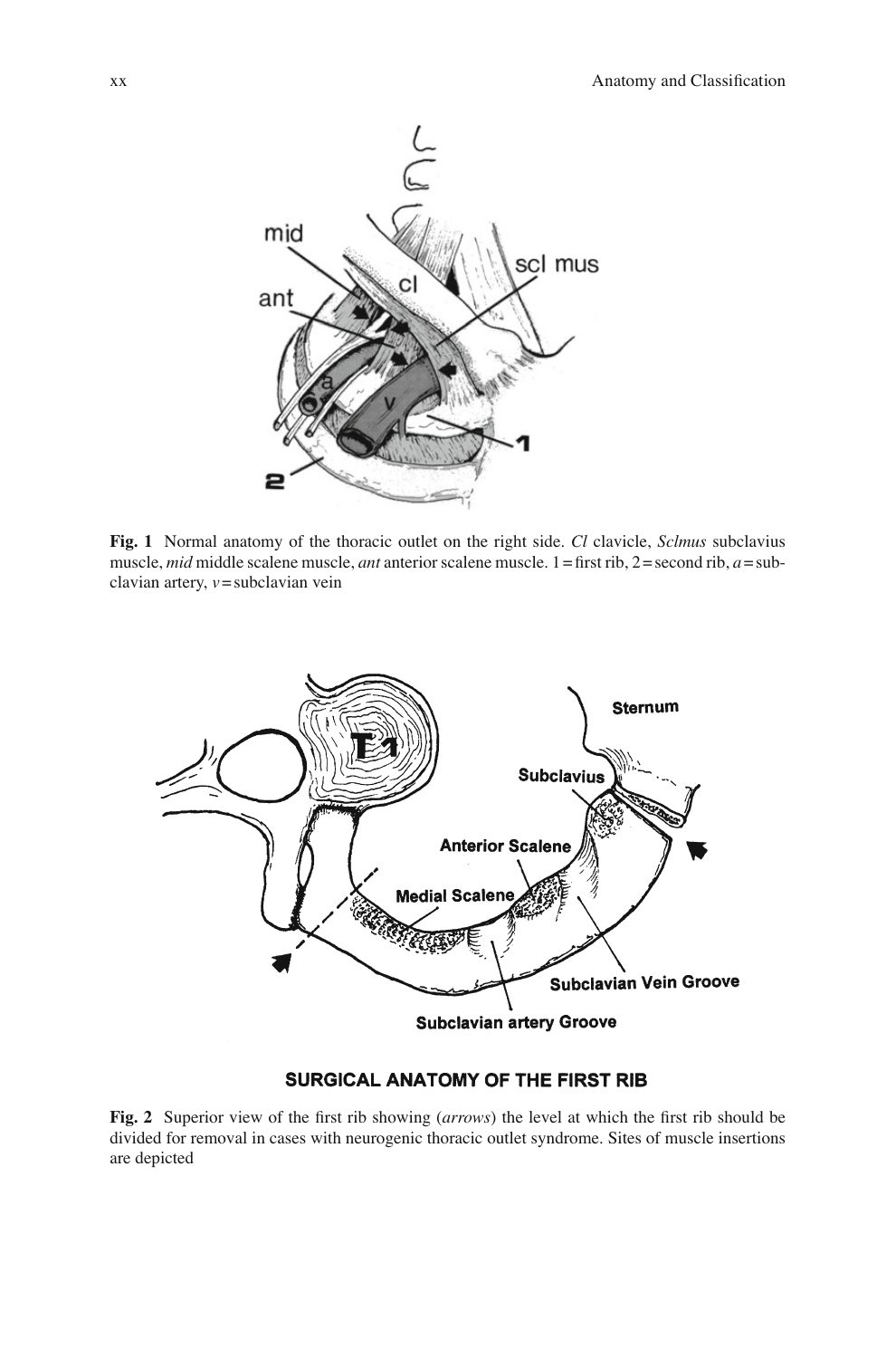

 **Fig. 3** Matsumura Report 1997. *Above*: Composite of sagittal CT image at costoclavicular region demonstrates neutral (*left*) and abducted positions (*right*). Posterior movement of clavicle causes scissoring impingement of the vein. Artery is posterior to swinging clavicle. *Below*: Schematic depiction of sagittal plane shows first rib  $(RI)$ , clavicle  $(C)$ , measurement of costoclavicular distance (*oblique line*), venous diameter (v), and arterial diameter (a)

using helical computer tomography) demonstrating that abduction of the arm causes posterior movement of the clavicle which results in an obvious scissoring impingement of the vein, occasionally to the point of interrupting the blood flow temporarily (Fig. 3). However in some individuals, the surrounding muscles become very prominent due either to their occupations, or to vigorous sports activities like weight lifting. Repeated movements of the arm over the head, lifting, and pushing heavy objects can lead to the thickening of both the subclavius tendon and the anterior scalene muscle tendon that contributes to a narrowing of the tunnel which over long periods of time or even acutely on occasion, especially with a sudden effort of the arms the muscles become tense and working as a vise clamp down on the vein causing injury of the endothelium leading to thrombosis (see next section on Paget–Schroetter syndrome).

 Behind the anterior scalene muscle, the subclavian artery exits from the chest cavity and rides over the first rib toward the arm. Behind this artery the middle scalene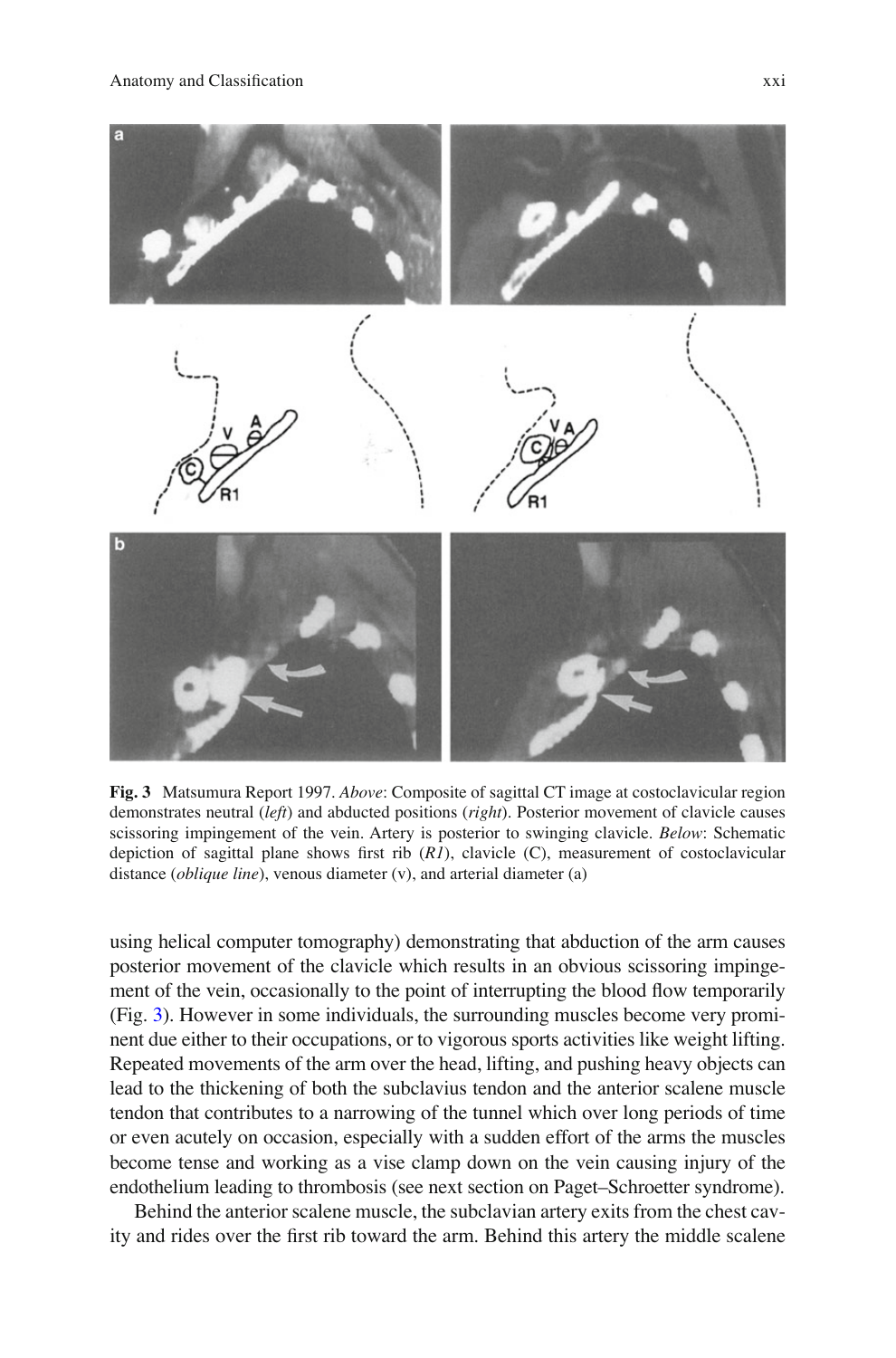

 **Fig. 4** Anatomical structure of the brachial plexus

muscle inserts in a long linear fashion on the upper surface of the rib extending back to the point where the first rib joins the transverse process of the T1 vertebral body  $(Fig. 2)$  $(Fig. 2)$  $(Fig. 2)$ . The middle scalene muscle upper insertions run from C third, fourth, fifth, and sixth posterior tubercles of the transverse process. The anterior scalene inserts in the fourth, fifth, and sixth anterior tubercles of the same transverse processes. Between the fibers of the middle and the anterior scalene muscle, the nerve trunks of the brachial plexus originating at the cervical spine travel together with the subclavian artery to reach the arm. This is an area where the brachial plexus branches are intermingled with the muscle fibers and where compression of these structures can occur causing symptoms.

 The structure of the brachial plexus is as follows. There are three major trunks superior, anterior, and posterior. Most of the innervation to the muscles of the forearm and hand are provided by the median and the radial nerve which run anteriorly and superiorly. The nerves innervating the ulnar area of the forearm and the third, fourth, and fifth, fingers run in the posterior trunk, which originates in the lowest portion of the cervical spine and at the level of T1 of the thoracic spine (Fig. 4).

 The previous description makes clear that there are two different zones in the thoracic outlet; (Fig.  $5$ ) the anterior portion (the space through which the subclavian vein circulates) and the posterior space behind the anterior scalene muscle (through which the subclavian artery and the trunks of the brachial plexus emerge). The presence of a cervical rib or its equivalent always forces the subclavian artery into an abnormal course, riding over the cervical rib itself or its extended ligaments. This places the artery in a higher position and at a sharper angle while traveling to the arm (Fig.  $6$ ). Note: The artery never runs between the cervical rib and the first rib; it always travels over the cervical rib or its tendinous extension. In fact the space created between the cervical rib and the first rib is invariably filled with fibers belonging to the middle or the anterior scalene muscles.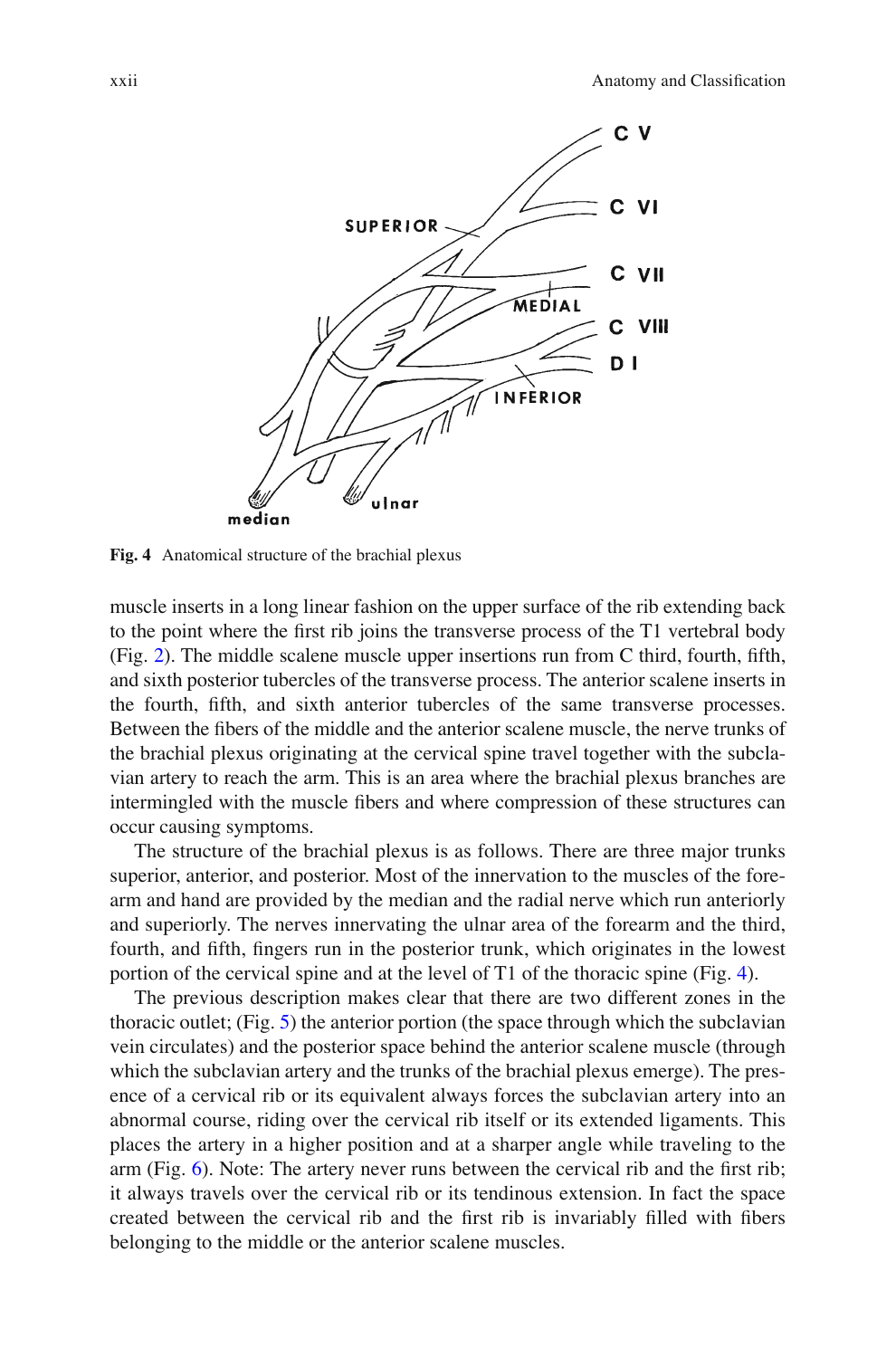<span id="page-22-0"></span>

 **Fig. 5** This illustration shows the two regions of the thoracic outlet separated by the anterior scalene muscle. The anterior space which constitutes the inlet is outlined by the subclavius muscle the anterior scalene muscle and the first rib. The posterior space behind the anterior scalene muscle shows the separation between the anterior scalene muscle and the medial which constitutes the "trigonum costal-interscalenicum" of Puusepp through which the brachial plexus and the subclavian artery run. The medial scalene muscle forms a fan-shaped insertion on the superior aspect of the first rib



 **Fig. 6** Arteriogram of the right subclavian artery showing the forced superior course of the subclavian artery passing over the cervical rib before reaching the arm